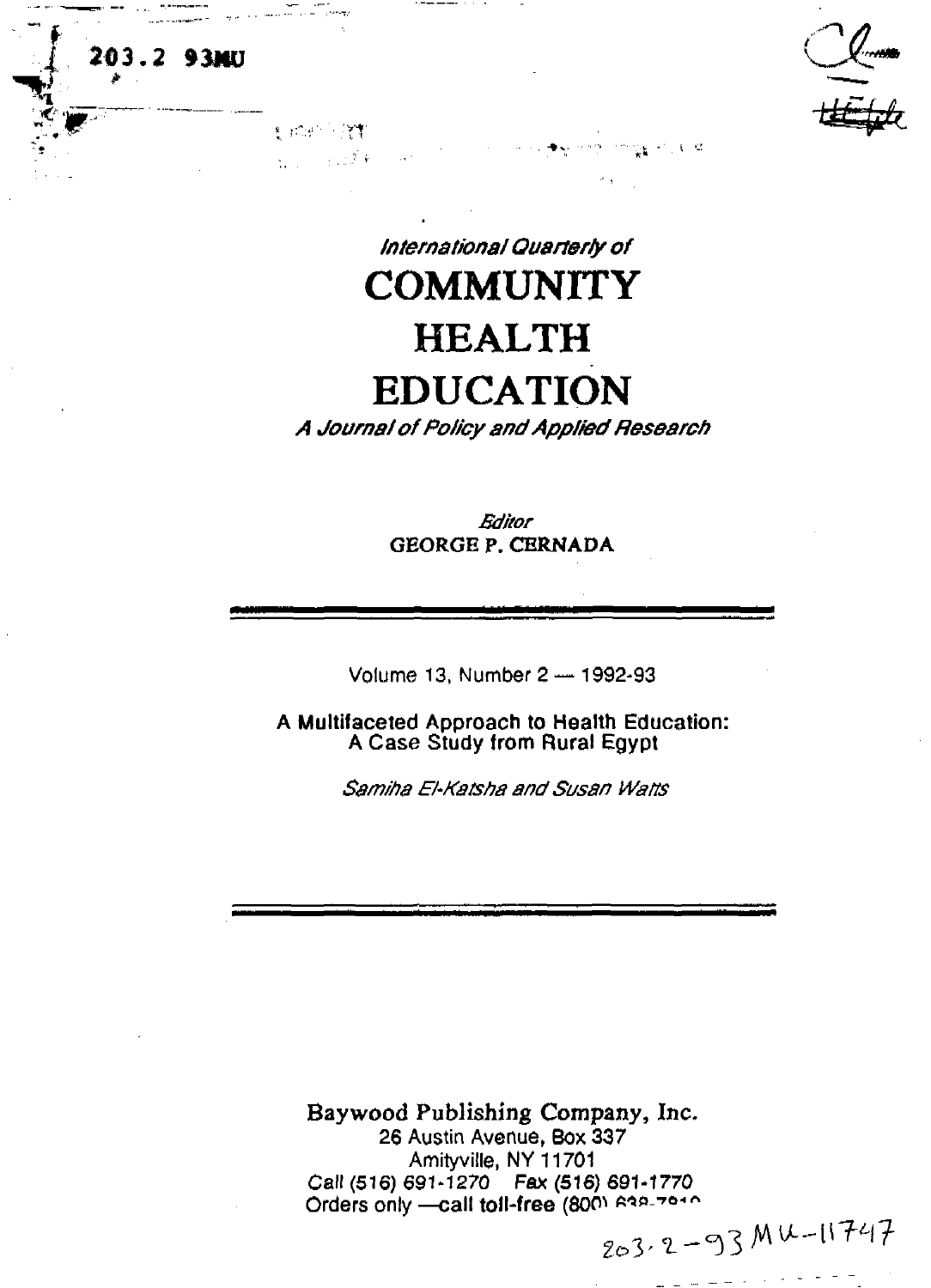$\sigma$  , and  $\sigma$  , and  $\sigma$ 

 $\sim$   $\sim$ 

 $\Delta \sim 10^4$ 

 $\sim 30$ 

 $\mathcal{L}^{\text{max}}$ 

# $\frac{15N}{203.2}$  93 mU

 $\label{eq:2} \begin{array}{c} \left\langle \frac{d\mathbf{r}}{d\mathbf{r}}\right\rangle_{\mathrm{H}}=\left\langle \frac{1}{\mathbf{r}}\right\rangle_{\mathrm{H}}=\left\langle \frac{1}{\mathbf{r}}\right\rangle_{\mathrm{H}}\left\langle \frac{1}{\mathbf{r}}\right\rangle_{\mathrm{H}}\left\langle \frac{1}{\mathbf{r}}\right\rangle_{\mathrm{H}}\left\langle \frac{1}{\mathbf{r}}\right\rangle_{\mathrm{H}}\left\langle \frac{1}{\mathbf{r}}\right\rangle_{\mathrm{H}}\left\langle \frac{1}{\mathbf{r}}\right\rangle_{\mathrm{H$  $\sim 10\, {\rm K}$  $\begin{split} \mathcal{L}(\mathcal{S}) & = \mathcal{S}(\mathcal{S}) \mathcal{S}(\mathcal{S}) \mathcal{S}(\mathcal{S}) \mathcal{S}(\mathcal{S}) \\ & = \mathcal{S}(\mathcal{S}(\mathcal{S})) \mathcal{S}(\mathcal{S}) \mathcal{S}(\mathcal{S}) \mathcal{S}(\mathcal{S}) \mathcal{S}(\mathcal{S}) \mathcal{S}(\mathcal{S}) \mathcal{S}(\mathcal{S}) \mathcal{S}(\mathcal{S}) \mathcal{S}(\mathcal{S}) \mathcal{S}(\mathcal{S}) \mathcal{S}(\mathcal{S}) \mathcal{S}(\mathcal{S})$  $\alpha = 0.25$  $\frac{d}{dt} \left( \frac{d}{dt} \right) = \frac{d}{dt} \left( \frac{d}{dt} \right)$ 

 $\begin{aligned} \mathbf{R}^{(1)} &= \mathbf{R}^{(1)} \left( \mathbf{r}^{\mathcal{A}} \right) \mathbf{r}^{\mathcal{A}} \mathbf{r}^{\mathcal{A}} \\ \mathbf{R}^{(2)} &= \mathbf{r}^{\mathcal{A}} \mathbf{r}^{\mathcal{A}} \mathbf{r}^{\mathcal{A}} \mathbf{r}^{\mathcal{A}} \mathbf{r}^{\mathcal{A}} \mathbf{r}^{\mathcal{A}} \mathbf{r}^{\mathcal{A}} \mathbf{r}^{\mathcal{A}} \mathbf{r}^{\mathcal{A}} \mathbf{r}^{\mathcal{A}} \mathbf{r}^$ 

 $\label{eq:2.1} \begin{split} \mathcal{F}^{(1)}(\mathbf{y},\mathbf{y}) &= \mathcal{F}^{(1)}(\mathbf{y},\mathbf{y}) \, , \\ \mathcal{F}^{(1)}(\mathbf{y},\mathbf{y}) &= \mathcal{F}^{(1)}(\mathbf{y},\mathbf{y}) \, , \end{split}$ 

 $\sim 10^{11}$  km  $^{-1}$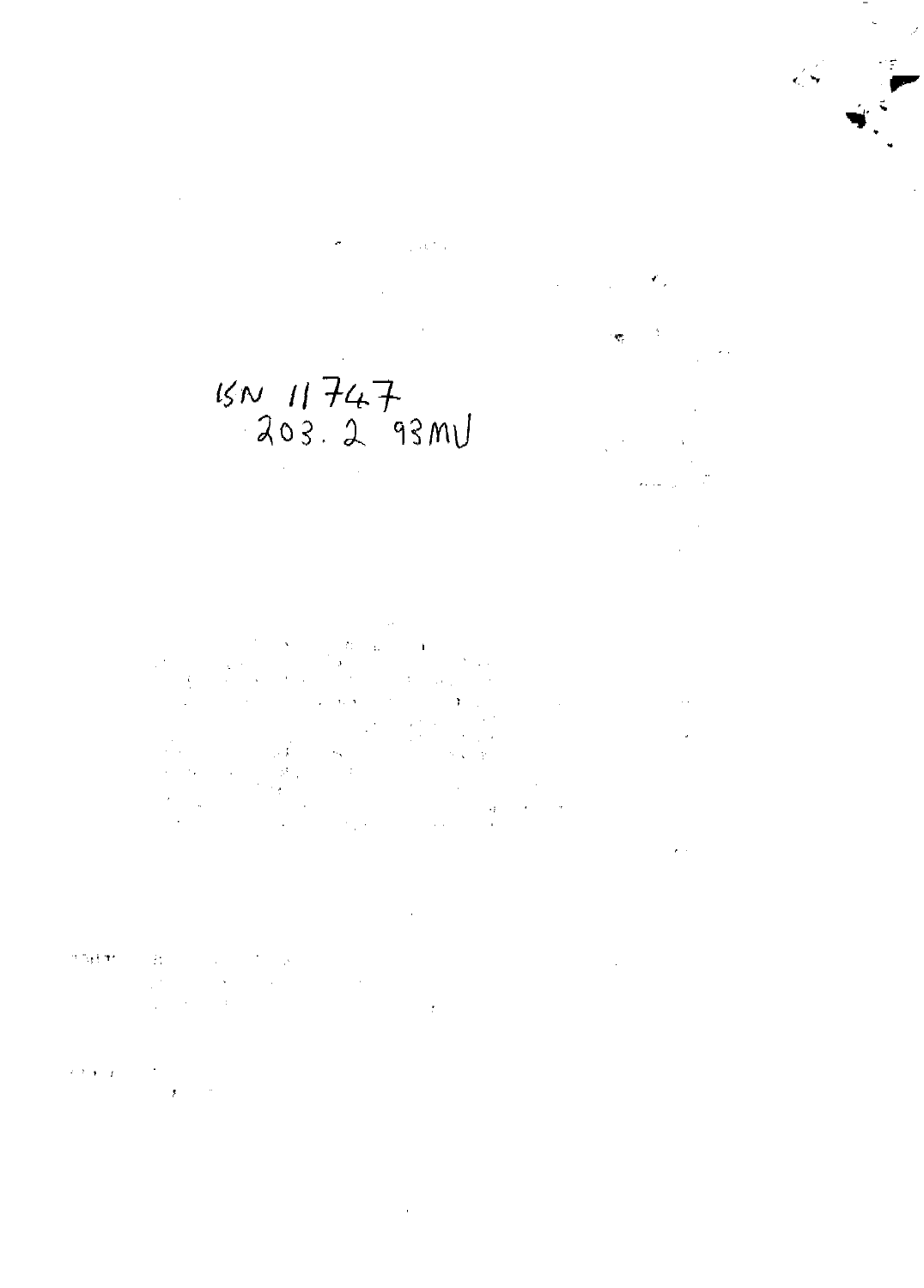# Case Studies

 $1.177770$ 

# **A MULTIFACETED APPROACH TO HEALTH EDUCATION: A CASE STUDY FROM RURAL EGYPT\***

#### **SAMIHA EL-KATSHA**

#### **SUSAN WATTS**

 $\tau$ 

**American University In Cairo Arab Republic of Egypt**

#### **ABSTRACT**

**This article describes »nd evaluates in environmental health education project, focusing oo water and sanitation issues, which was carried out in two Egyptian villages in the Nile delta. The study is multifaceted as It involves** various hygiene education strategies carried out by health unit staff, teachers, graduate volunteers and local village leaders who deliver simple environ**mental health messages in a variety of different settings. The project is also mulUfaceted in that it looks at health education in relation to specific health interventions, in this case in water and sanitation; it identifies the full context of relevant local behavior, and it collaborates with local people, especially women, in the design and implementation of the program. Based on the experience gained during this project, a broad based model for health education is presented.**

#### INTRODUCTION

**In recent years, researchers and planners have recognized that health interventions have failed because they have focused on technical intervention and neglected human and cultural factors. How to integrate this insight into health interventions,**

**•This study was funded by the International Development Research Center, Canada, administered by (he Social Research Center, American University in Cairo. Detailed research findings were reported to** IDRC in interim reports for the periods March 1986-February 1988, September 1988-August 1989, and **an end of project evaluation, completed in February 1991.** *(*

**Int'l, Quarterly of Community Health Education, Vol. 13(2) 139-149,1902-93 C 1993, Baywood Publishing Co. Inc.**

والقواري وتقويره والربيل والمتاري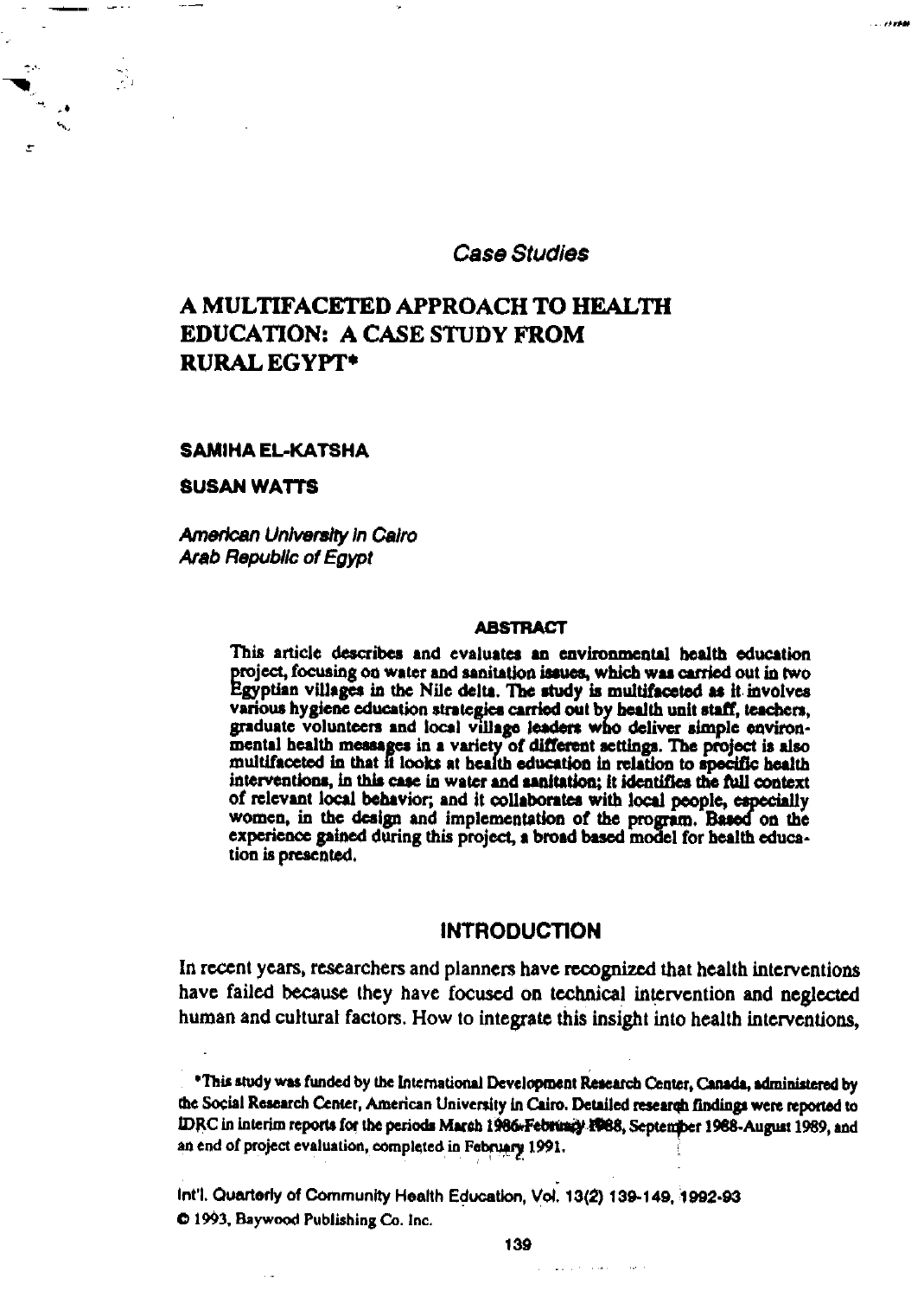**especially in water and sanitation, remains a problem [1]. Health education, as an integral component in any activities promoting community health, also faces this challenge. Effective health education must incorporate a cultural perspective on human behavior- Researchers and planners should seek to understand how and** *why* **people behave as they do, to learn about their health-related concepts, and to work with local people to identify healthful patterns of behavior.**

**This participatory, culturally sensitive role for health education should be seen in the context of new views of environmental health interventions. During the United Nations International Drinking Water Supply and Sanitation Decade (1980-1990), researchers and planners recognized that access to potable water did not automatically improve health status, and that sanitation problems should also be addressed [2]. They also recognized that many water and sanitation schemes have failed due to the lack of participation by community members, especially women [3-6]. To achieve a reduction in the transmission of water and excreta related infections, programs need to be carefully designed by integrating water quality improvements, sanitation and hygiene education [7].**

**This article describes and evaluates an environmental health education project in two villages in the Nile delta carried out between March 1986 and March 1990. The project was one component of an action/research project carried out by an all-Egyptian research team and involving local community members, especially women, in water and sanitation interventions designed to improve environmental conditions and health. For only when local people are involved can meaningful change be initiated and sustained [8].**

**The study is multifaceted in that it looks at health education in relation to water and sanitation interventions: identifies the context of relevant local behavior in order to suggest effective health messages; and collaborates with local people, especially women, in design and implementation. The study is also multifaceted in that it involves various hygiene intervention strategies, carried out by staff of the health units (outpatients clinics), teachers, graduate volunteers and local village leaders who deliver simple environmental health messages in a variety of different settings.**

 $\sqrt{1 - 3}$  557

 $\sim 1000$  km  $\sigma$  $\mathbf{I}$ 

#### **THE LOCAL AND NATIONAL SETTING**

**The two study villages are in Menoufia Oovemorate, approximately 70 km north of Cairo, have populations of 4,000 and 5,000. The inhabitants of both villages have access to three water sources: piped water through house connections or public standpipes, shallow wells with handpumps, and canal water. There are no sewerage, solid waste or sullage disposal systems, Canals are used by women for laundry and washing kitchen utensils [9,10]. Gastrointestinal and eye diseases, both of which are water related, were reported as the most important illness among children in both villages [7].**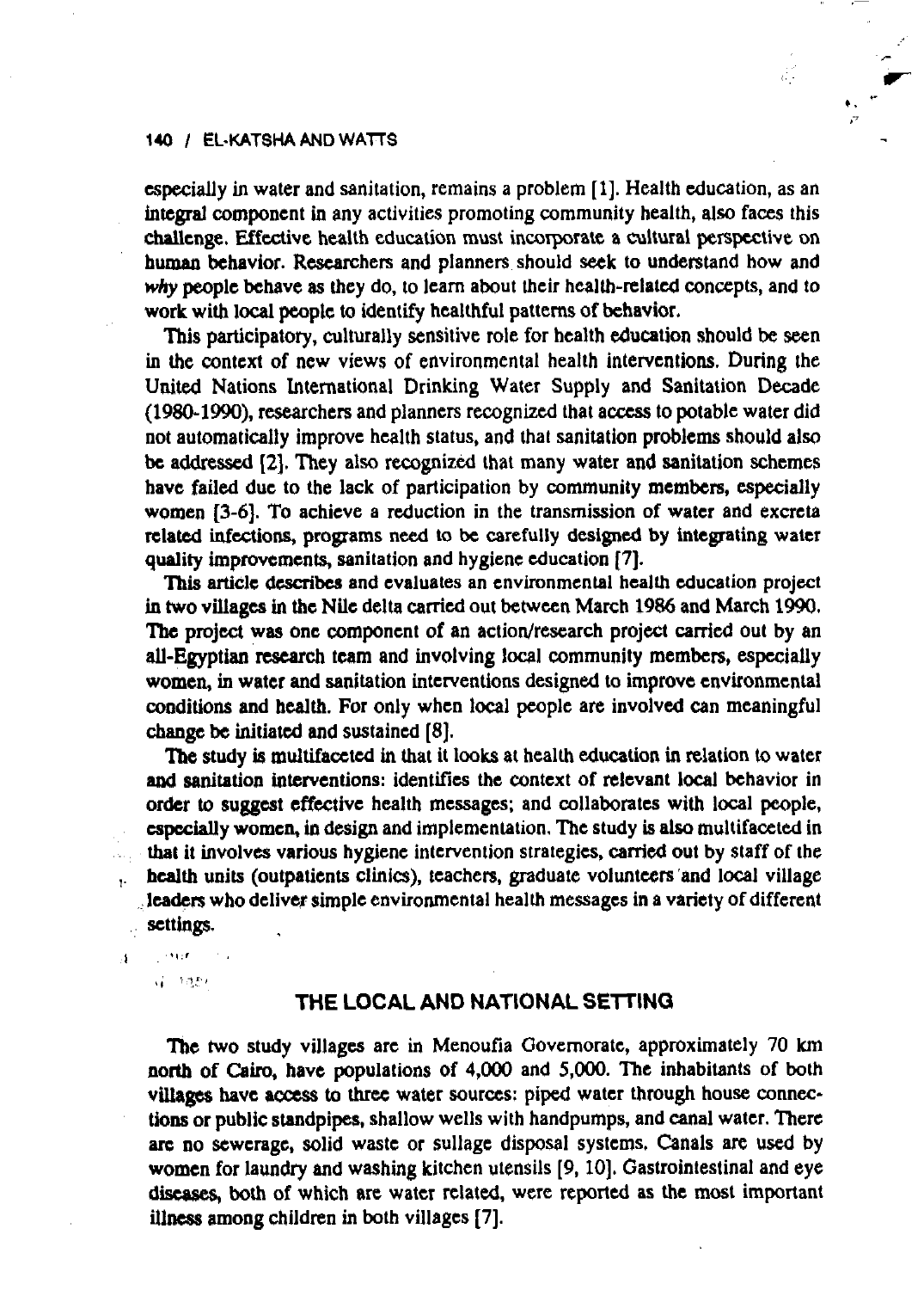**The** *two* **study villages share health and environmental problems with many villages in Egypt. Although infant and child death rates in Egypt have fallen sharply in the last decade, diarrhea is still the major cause of child deaths [11,12]. Thus, improvements in water and sanitation can still play a role in improving child health. Although most settlements of the size of the study villages now have access to piped water, few villages have a drainage system to remove sewage or domestic water supplied through the piped systems. Because of high groundwater levels and the absence of a drainage system, many houses are damp, and there is often polluted, standing water in low-lying open spaces in the villages. Irrigation canals often become polluted with waste water and garbage. Throughout Egypt, canals are used for swimming (especially by young boys aged 8-15), and for washing clothes and utensils [9, 10, 13]. Thus, the health education messages developed for this study, and the strategies used, have a relevance far beyond the two study villages.**

# **RESEARCH GOALS AND ORIENTATION**

**The water and sanitation interventions, and the educational programs were planned and executed "with" local people rather than "for" them. Detailed anthropological research in the two villages had earlier identified health related behavior and its rationale [9]. This provided information about "predisposing," "enabling" and "reinforcing" factors, as identified in the PRECEDE and PROCEED model, which inhibit or facilitate disease transmission, and which can be used in designing health education messages [14].**

**Specific health education messages focused on water storage, infant feeding, hand washing, food preparation, latrine cleanliness, and the preparation of dung cakes for fuel. Overall, the program emphasized the linkages between behavior, cycles of disease transmission, and environmental sanitation;** *how* **and** *why* **diseases are transmitted in relation to the daily practices of household members, especially women. The focus of the study was on achieving simple changes in habits which would result in a cleaner and more healthful environment. It was hoped that these changes would, in turn, lead to changes in mortality and morbidity, but the identification and measurement of such changes was beyond the scope of this project.**

**The study was designed to compare the effectiveness of various hygiene education strategies. Different groups of hygiene promoters—nurses, teachers, women leaders, and Public Service Candidates (new graduates undertaking a year of community service)—adopted diverse approaches in communicating health-related information using the same basic messages. Each group of health educators delivered messages in different settings, directed at different audiences.**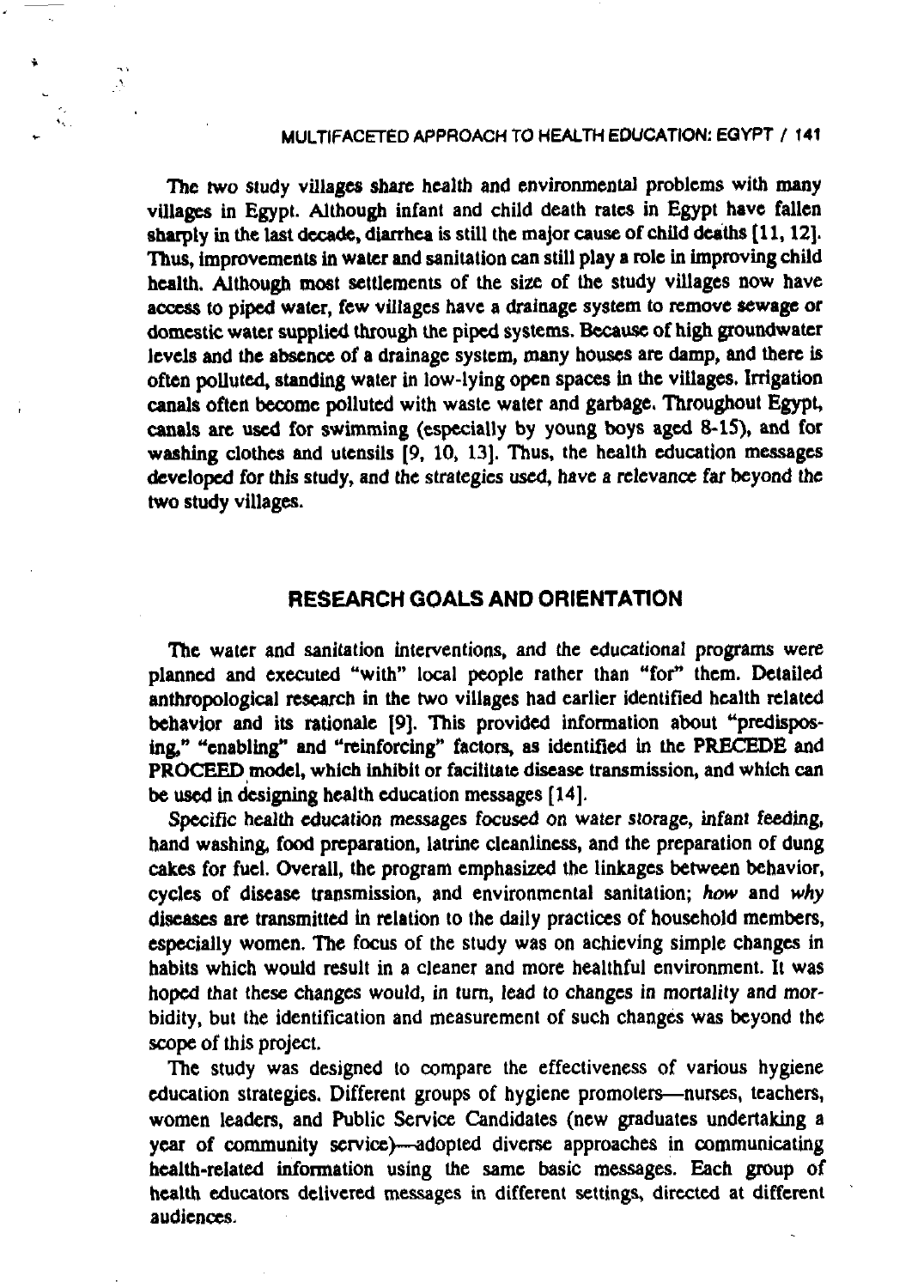### **RESEARCH METHODOLOGY**

**Section** 

**Baseline research began with pre-intervcntion interviews with groups of potential hygiene educators, with village women and school children to ascertain their perceptions of local health and environmental problems. The action/research component of the project included training, designing and testing materials, and conducting the education.**

**Ongoing and final evaluations used both quantitative and qualitative survey methods [15,16]. Every month a 25 percent sample of the women who came into contact with the health promoters were evaluated. The final evaluation was based on a 50 percent sample of the women** *(N* **• 312) covered in the earlier anthropological study. This group was evenly divided between a control group of women who were not exposed to the health education messages, and an experimental group exposed to the messages. They also were evenly matched according to housing characteristics. Eighty-nine percent of the women were illiterate, and 90 percent were between twenty and forty years old. An open-ended questionnaire about health behaviors asked women to describe their behavior in certain situations, for example, what they did before preparing food or breast-feeding, how they cleaned the latrine. Observations of their behavior in their own houses were then carried out by women from another village who did not know what health messages had been used in the program.**

**During the final evaluation, focus group discussions and interviews assessed the knowledge gained by members of the different groups of health promoters, their assessment of personal benefits gained, and problems encountered. Questionnaires were administered to children who had participated in the school clubs, and to their parents.**

#### **TARGET AUDIENCE**

**Women, especially those between twenty and forty years of age, were the most important target for the health education messages as they looked after young children and were most likely to use the canals for domestic tasks. Over 1,000 women in two villages were approached by different hygiene promoters between 1987 and 1990. Over 1,000 primary school children participated in the summer club educational program during 1988-1990. All were in the fifth and sixth grades, between ten and twelve years old.**

## **IDENTIFYING THE HEALTH PROMOTERS**

**The eighty-five health promoters worked on a voluntary basis, although they were given small monetary incentives. Four groups of health promoters—nurses (8), primary school teachers (51), village informal leaders (12), and Public Service Candidates (14)—were identified for training. All the nurses, village leaders, and**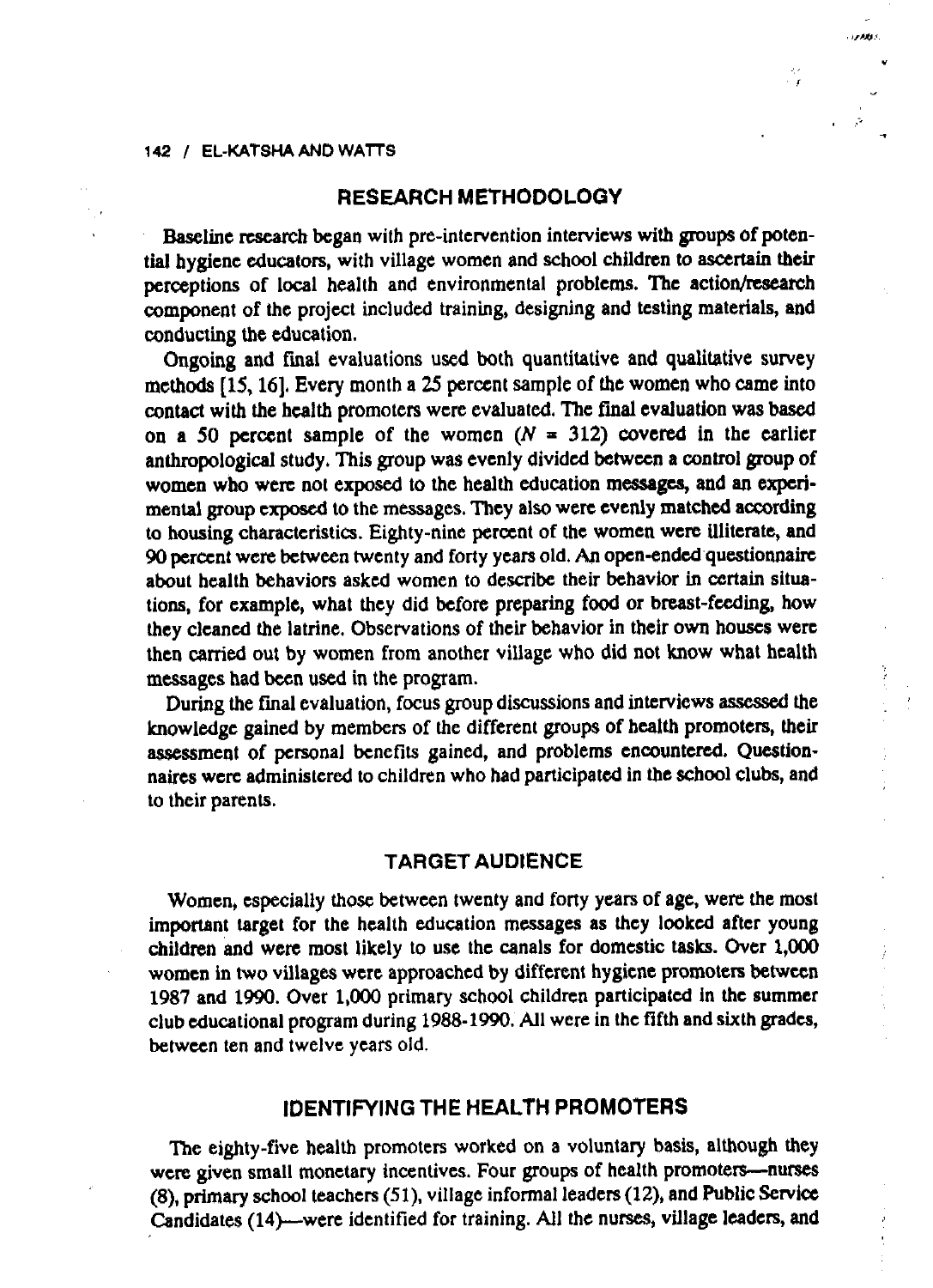**Public Service Candidates were women. Women were more culturally acceptable as educators of women, especially for home visits. Two female and two male teachers were trained in each school, to reach a mixed group of primary school children.**

 $\mathbb{R}^2$ 

**The village women trained as health promoters were selected for their leadership qualities; the majority were illiterate. This group of educators, and the Public Service Candidates, reached village women in their own homes. Public Service Candidates also administered preliminary neighborhood censuses in the areas where they worked, and monitored the educational programs. The Public Service Candidates were nominally assigned to the village public health units but, unlike the nurses, were free to visit women in their own houses.**

#### **TRAINING**

**Since prospective hygiene promoters did not constitute a homogeneous group, different training techniques were pursued for each group. All training was done in small groups, of no more than ten people, in the settings in which the health messages were to be delivered. Both training and delivery of health messages were very informal, relying on group discussions and audio-visual aids rather than on lectures. Training was an on-going process, hence the importance of feedback from evaluation. The Public Service Candidates trained in the first year also trained the PSCs who joined the project later. Health staff was also trained as trainers of teachers. Training required the cooperation of staff in many different sectors: in the Ministry of Education for the summer club program, in the Ministry of Health for the clinic-based program and the training of teachers, and in the Social Affairs Department for the Public Service Candidates.**

### **HEALTH MESSAGES**

**The health messages consisted of a series of short messages relating to women's everyday activities. The program was flexible enough to respond to local conditions in the two villages. For example, in one village, garbage disposal was stressed when the garbage collection system was instituted; and during the summer, the main season for childhood diarrhea, messages about food handling, disease transmission, and environmental hygiene were emphasized.**

**During training and outreach, the health promoters needed simple and relevant reference and support material. The research team prepared a training guide and a pamphlet for school children entitled "Water and Us." One of the final activities of the project was the preparation of an illustrated health education booklet, "Guide for Trainers: Health and the Environment," designed and evaluated in collaboration with the educators.**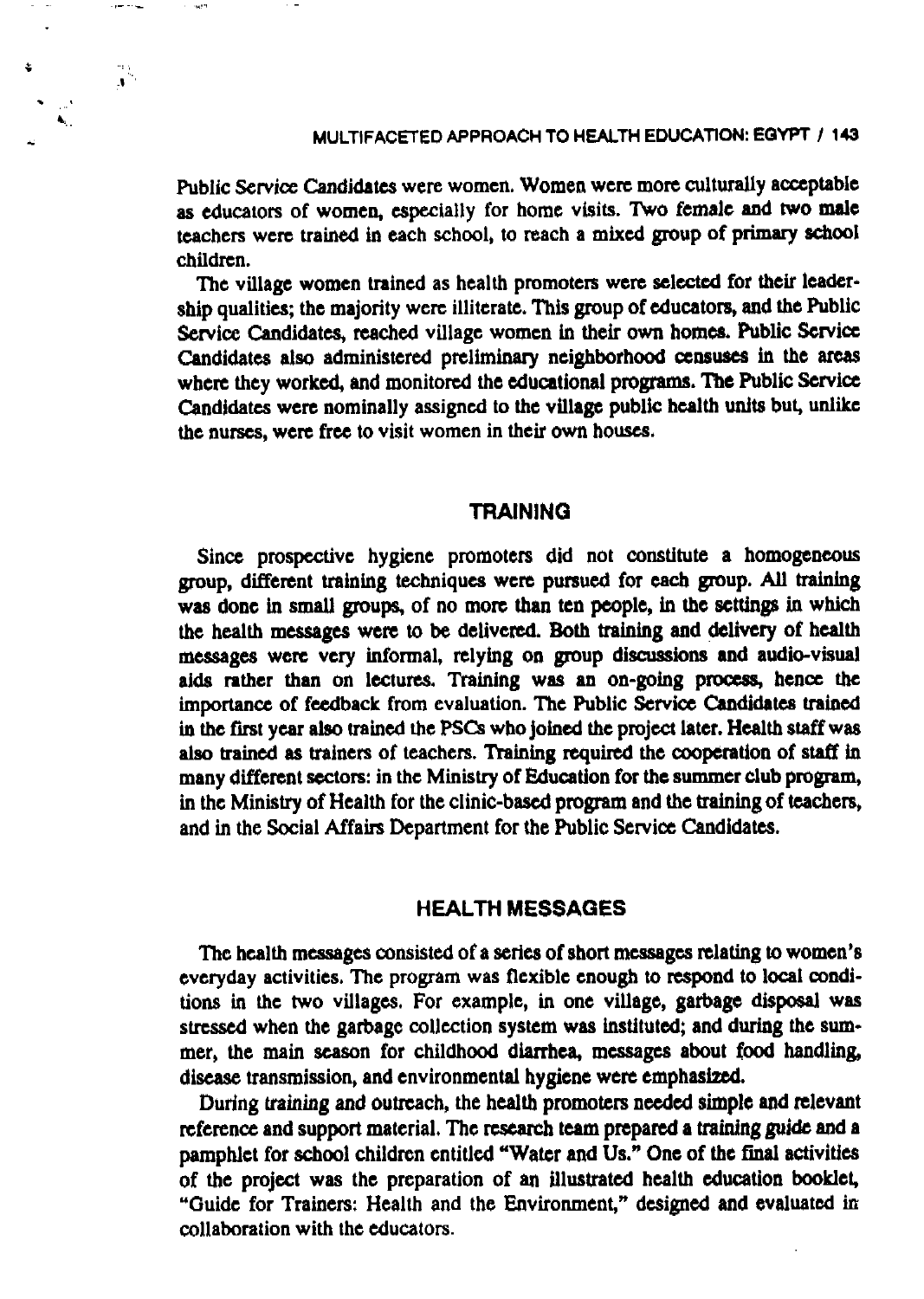# **RESULTS: HEALTH PROMOTERS**

ήÇ,

Nurses were the most successful group of health educators, in terms of retaining information given in the training, and the knowledge they imparted to women. Eighty percent of the women receiving information from nurses at the health units reported that they changed behavior, compared to 58 percent of all women receiving health education. Twenty-eight of thirty-one women evaluated reported benefiting from the nurses' education about diarrhea and eye diseases.

Mothers waiting at the health unit to see the doctor or to have their children vaccinated presented opportunities for infonnal health education. For example, if a woman brought a child with diarrhea, the nurse could begin an informal discussion about the causes of diarrhea, asking them what they knew about the disease, and suggesting simple preventive strategies such as covering food and water, washing vegetables, and hands. Messages were effective because women listened to the nurses with respect, yet felt close enough to talk to them about things which really concerned them.

The teachers at the summer school retained and conveyed health information effectively. A post-training evaluation showed that most teachers reinforced their knowledge about flies as major disease transmitters, and knew ways to prevent the transmission of schistosomiasis. The training also widened their horizons and gave them new ideas about how to work with children to promote community health.

The Public Service Candidates were effective in approaching illiterate village women. Of thirty-one women evaluated, twenty-three said they had adopted most of the measures suggested by the Public Service Candidates on their home visits such as covering water and food, cleaning the food preparation area, and making a door to separate the cattle shed from the cooking area. Where messages were not acted on, women complained of having no time to clean the house after being out all day, of overcrowding (13 people in two rooms), and using canal water as they had no time to wait for water at the public standpipe. These comments illustrate the hidden cost of behavioral change promoted by health education; while women know that their practices are not healthy, they may have limited freedom to **make** healthful choices.

Peer educators, imparting messages in household settings, related well to their peers, and the audience had relatively good message retention. However, the practical difficulties of training on an individual basis, and evaluating individual women in the household setting, meant that they were not cost-effective in terms of time.

Health education studies note that health promoters report personal benefits from training and undertaking health education. Indeed, they must change themselves before they can become effective as health educators. The educators in this project said they had gained self confidence; they were more willing to speak out on health issues, and to be involved in community affairs. Four of the Community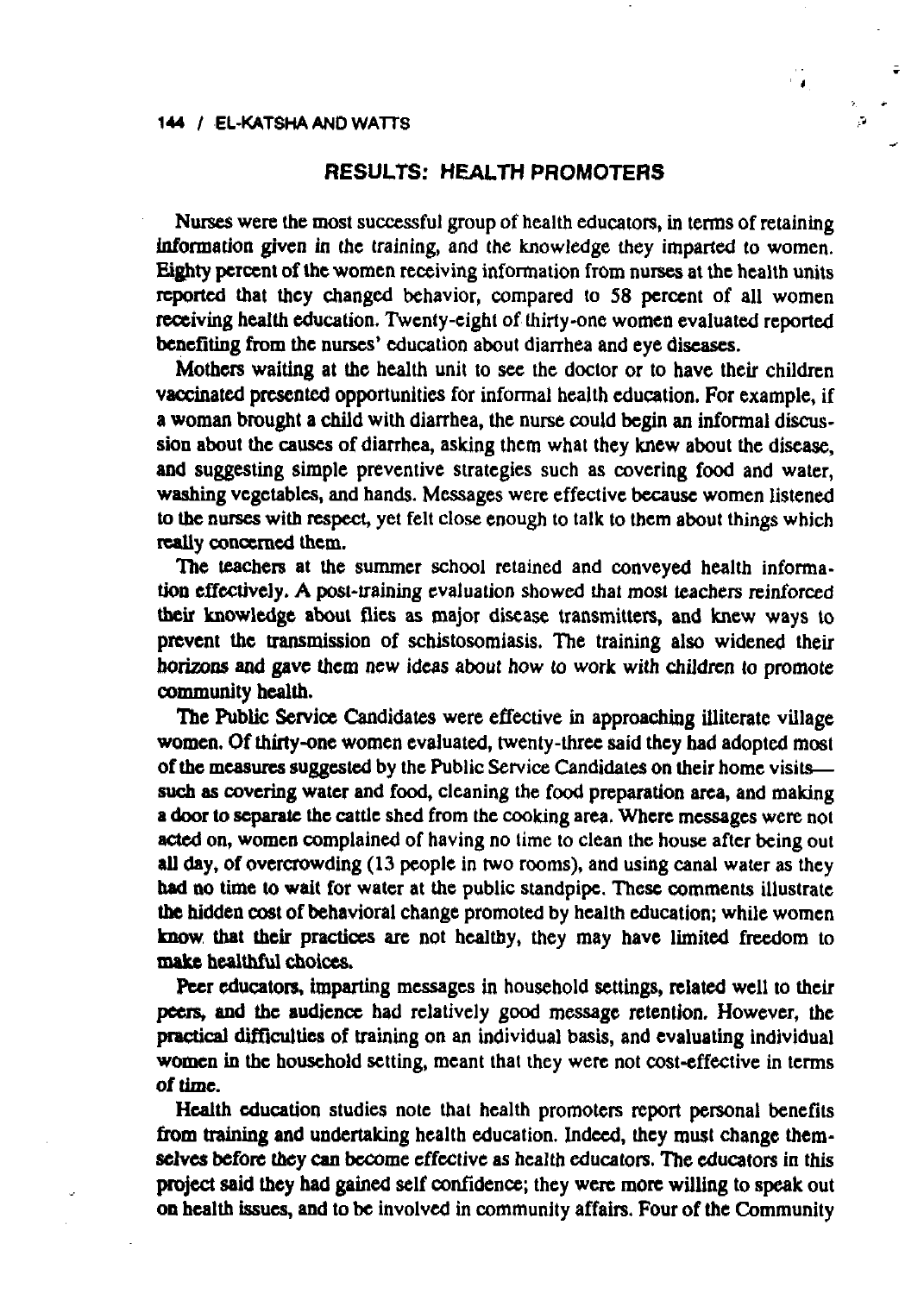**Service Candidates continued working informally for changes in the village after their year of service, and the informal leaders attended village community development meetings and became active in organizing a garbage collection system.**

#### **RESULTS: BENEFICIARIES**

**The interviews indicated that the experimental group identified healthful behavior more often than the control group. The greatest difference between the experimental and control groups was in the area of hygienic water storage practices, as shown in Table 1. Comparing the interview results with the observations, showed that, while there was a difference between the experimental and control groups in both knowledge and behavior, knowledge was not always translated into behavior. For example, in village A, 100 percent of the experimental group and 86 percent of the control group said that water containers should be covered, but 48 percent of the experimental households visited had covered stored water, compared to only 19 percent of (he control group.**

|                       | <b>Village A</b> |                   |         |    | Village B    |     |         |    |  |
|-----------------------|------------------|-------------------|---------|----|--------------|-----|---------|----|--|
| Response              | Experimental     |                   | Control |    | Experimental |     | Control |    |  |
|                       | Freq             | $\boldsymbol{\%}$ | Freq    | %  | Freq         | %   | Freq    | %  |  |
| Covering water        |                  |                   |         |    |              |     |         |    |  |
| storage container     | 42               | 100               | 36      | 86 | 37           | 100 | 36      | 97 |  |
| Clean place           | 27               | 64                | 16      | 38 | 12           | 32  | 9       | 24 |  |
| Wash container        |                  |                   |         |    |              |     |         |    |  |
| regularly             | 12               | 29                | 14      | 33 | 17           | 46  | 12      | 32 |  |
| Clean hands before    |                  |                   |         |    |              |     |         |    |  |
| drawing water         | 13               | 31                |         |    | 5            | 15  | 5       | 13 |  |
| Regularly change      |                  |                   |         |    |              |     |         |    |  |
| water                 | 9                | 21                | 6       | 14 | 4            | 11  | 2       | 5  |  |
| Clean cup for drawing |                  |                   |         |    |              |     |         |    |  |
| water                 | 14               | 33                | 1       | 2  | 4            | 11  |         | 3  |  |
| Protect water from    |                  |                   |         |    |              |     |         |    |  |
| flies                 | 6                | 14                | 1       | 2  | 5            | 13  | ٥       | O  |  |
| Never return leftover |                  |                   |         |    |              |     |         |    |  |
| water after drinking  |                  | 2                 | ٥       | ٥  | ٥            | ٥   | 0       | 0  |  |
| Sample                | 42               |                   | 42      |    | 37           |     | 37      |    |  |

Table 1. Measures of Hygienic Water Storage

Interviewers  $n = 158$ 

Respondents gave multiple answers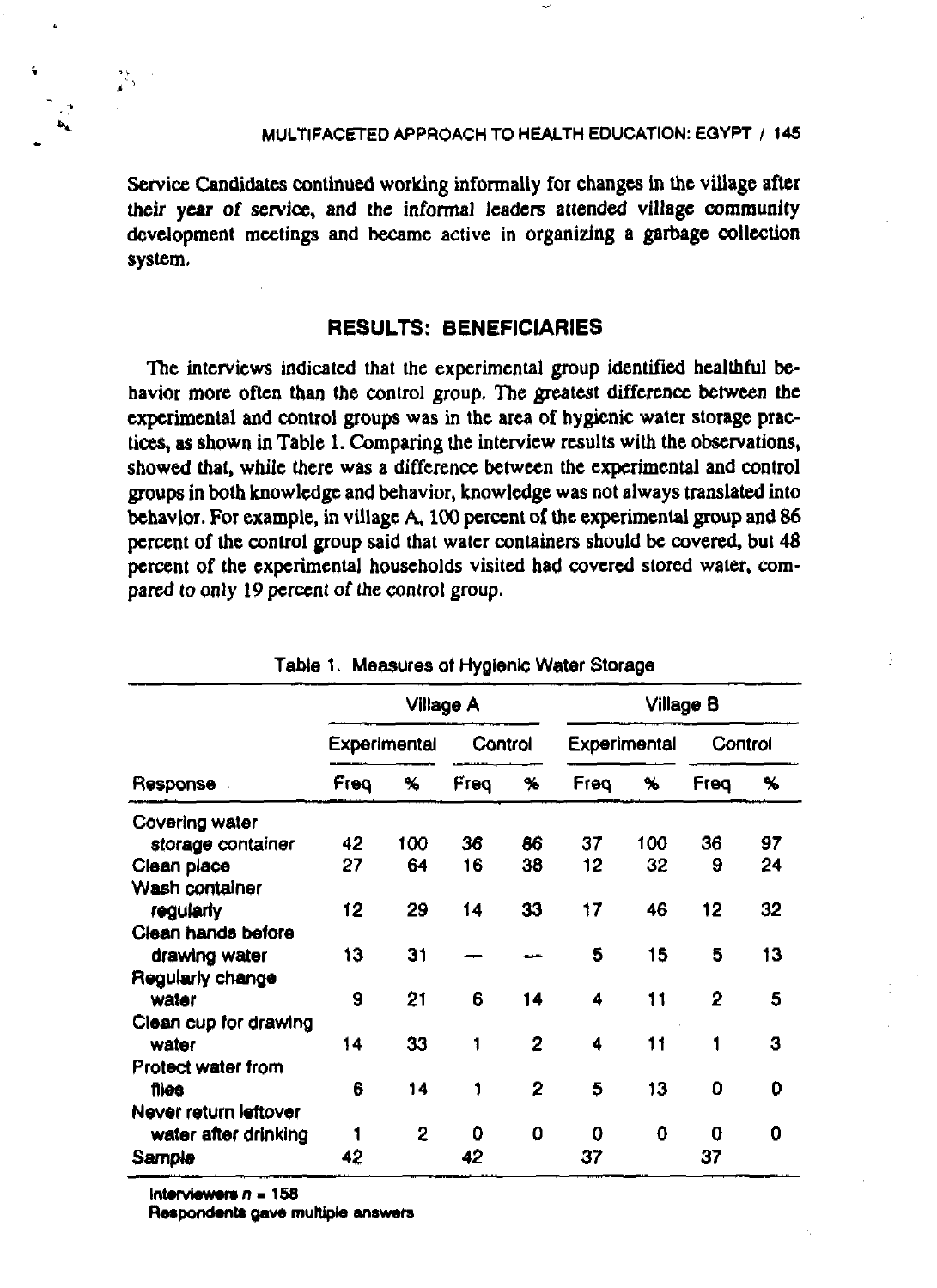**Hand washing with soap was emphasized in relation to all household chores. Both observations and interview schedules point to differences in results between control and experimental groups in hand washing before infant feeding. In village A, 26 percent of the experimental group and 7 percent of the control group said that this should be done, as shown in Table 2; while 33 percent of the experimental group, but only 5 percent of the control group, were observed to do so. Mothers in the experimental group were observed to instruct their children to wash their hands after defecation (19% in village A and 27% in village B), while in the control groups, this was not observed at all.**

45

**Overall, the evaluation indicates more healthful behavior by the experimental group than the control. The results of the observations are more important than interviews because we need to know what people do, not what they say they do. If health education changes knowledge, but not practices, it cannot be said to be successful [17].**

**Many children who attended the summer clubs acquired new information, especially about schistosomiasis infections and flies as disease transmitters. Many of the children reported that they adopted hygienic practices such as regular hand washing and refraining from swimming in the canal. Researchers met children who, three months after the end of the summer club, were still following the hygiene practices they had learned: helping clean the public standpipe, collecting garbage and throwing it into the garbage collection cart, and cleaning in front of their homes. Girls, who were already learning their domestic roles from their**

| Response        | Village A    |    |         |    | <b>Village B</b> |    |         |    |  |
|-----------------|--------------|----|---------|----|------------------|----|---------|----|--|
|                 | Experimental |    | Control |    | Experimental     |    | Control |    |  |
|                 | Freq         | %  | Frea    | %  | Freq             | %  | Frea    | %  |  |
| Before          |              |    |         |    |                  |    |         |    |  |
| Eating          | 40           | 95 | 40      | 95 | 35               | 95 | 36      | 97 |  |
| Preparing food  | 37           | 88 | 34      | 81 | 32               | 86 | 31      | 84 |  |
| Feeding infants | 11           | 26 | 3       | 7  | 7                | 19 | 7       | 19 |  |
| After           |              |    |         |    |                  |    |         |    |  |
| Eating          | 34           | 81 | 39      | 93 | 34               | 92 | 31      | 84 |  |
| House work      | 38           | 90 | 24      | 57 | 30               | 81 | 25      | 67 |  |
| Defecating      | 21           | 50 | 6       | 14 | 0                | 0  | 0       | 0  |  |
| Sleeping        |              | 2  | 0       | 0  | ٥                | ٥  | Ω       | ٥  |  |
| Sample          | 42           |    | 42      |    | 37               |    | 37      |    |  |

**Table 2. Hand Washing Practices**

 $Int$ erviewers  $n = 158$ 

**Respondents gave multiple answers**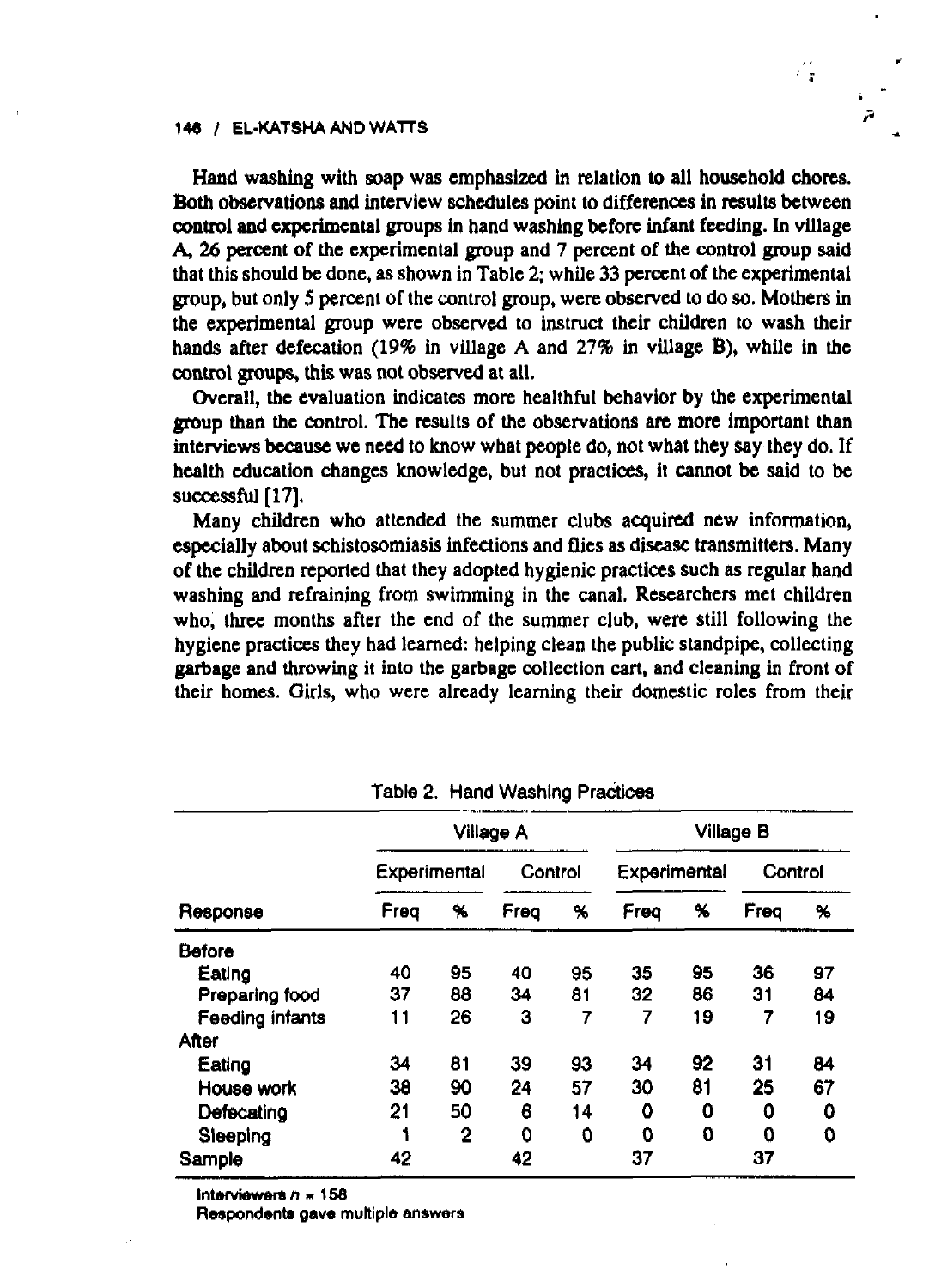**mothers at home, were especially receptive to hygiene messages and often told them to their mothers.**

 $\frac{\partial}{\partial x}$ 

## **EXTENSION AND REPLICATION OF THE PROGRAM**

**The study showed that different groups of educators can effectively convey health education messages within a single community. Following this multifaceted strategy, women, men, and children are exposed to health messages at different times and in various settings, thus reinforcing and strengthening the messages. The success of the program is reflected in the greater knowledge and more healthful practices of the experimental group as compared to the control group.**

**The institutionalization of the health education program should focus on Public Service Candidates, primary school teachers, and especially nurses. The effectiveness of nurses, operating in the health units, is noteworthy as the nurse/clinic setting is replicated in most developing countries. The public clinic is often the first contact of the mothers and their children with the formal health sector.**

**The summer school health education program has already been expanded beyond the two study villages. The utilization of the long summer vacation for health education activities is replicable within Egypt, with its three-month long summer vacation, and in many other developing countries. In Egypt, some money is usually available for summer programs which are currently mainly recreational rather than educational. The health education role of Public Service Candidates, who are often assigned to health units but may not have a plan of work, could be extended. Most of the educators reported personal and career benefits from their participation in the health education program which would benefit the communities in which they live and work.**

**Women leaders as peer educators have the highest dropout rate and were least cost effective due to the need for individual training and monitoring. It is difficult to work with informal community leaders in Egypt, as there are few opportunities to innovate outside the formal government structure. The activities of local voluntary organizations are circumscribed by Egyptian law.**

**The research team recognized that the project could best be sustained by expanding collaboration with the various sectoral authorities: Health, Education, Social Welfare, and Local Government. The insights gained in this project could be incorporated into training for nurses, as nursing training is carried out locally in the seven nursing schools in Menoufla Govemorate. Training material prepared during the project could be used for nurses training, as well as for in-service training for health unit staff. Working through the Ministry of Social Affairs and/or the Ministry of Health, materials and encouragement should be given to Public Service Candidates attached to health units so that they can carry, out community based health education on a govemorate-wide basis. Village**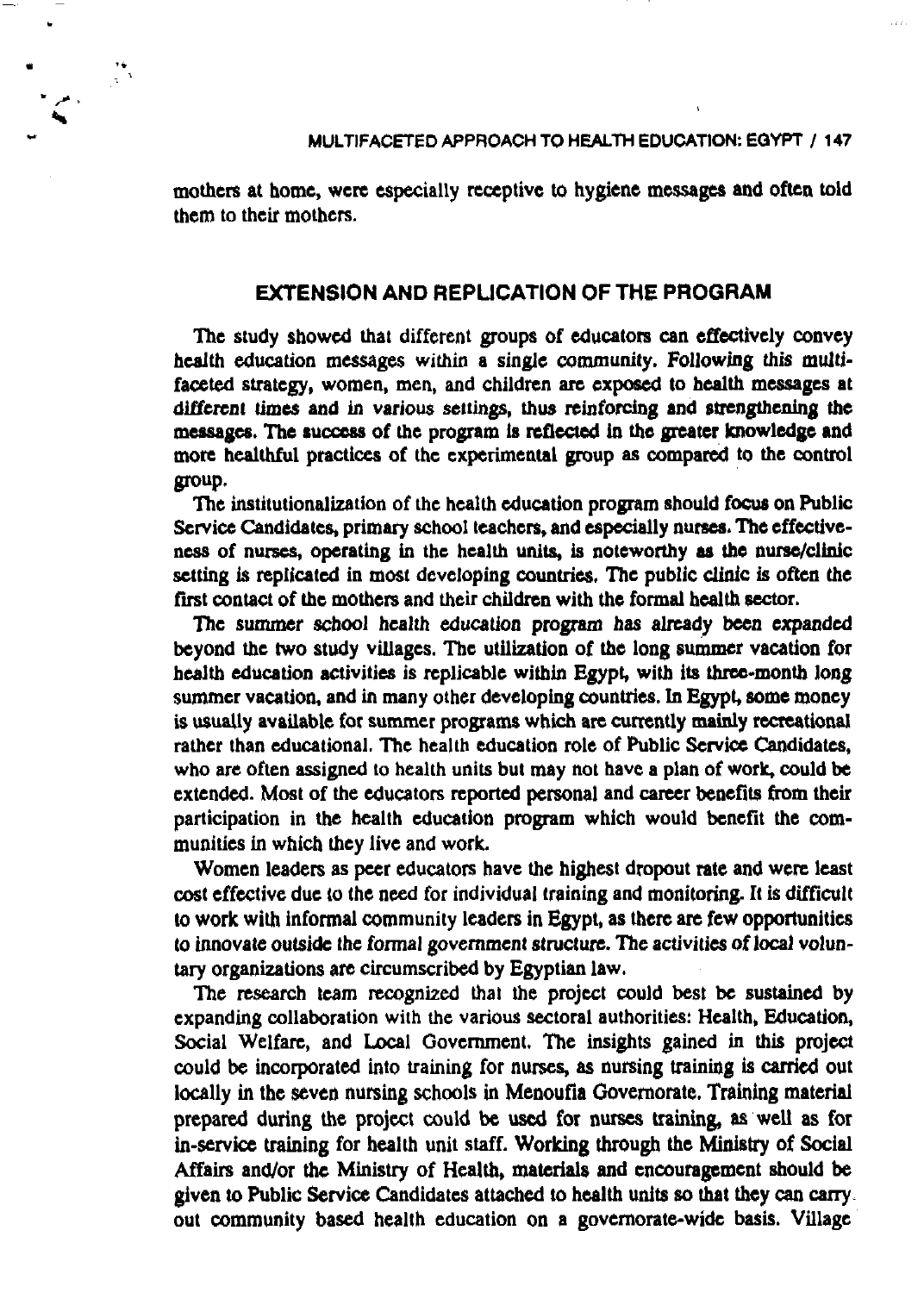councils, under the Ministry of Local Government, can pursue local sanitation improvements.

 $\mathcal{P}_\infty$ 

# **CONCLUSION: A HOLISTIC MODEL OF HEALTH EDUCATION**

**The findings of the research project suggest a more complex holistic model of the health education process than that used at the beginning of the project. The health education process involves six activities: 1) the identification of health problems, behaviors and their rationale in target communities; 2) the design and** pretesting of messages and materials; 3) identification of the target audience(s); **4) selection and training of health promoters; S) health education to facilitate more healthful behavior; and 6) monitoring and evaluation for feedback and sustainability.**

**The local communities should be involved in all these stages. However, a further dimension should be added: partnership with local and regional authorities, especially during training, monitoring and evaluation. The intervention is a collaborative process between local people, social scientists, health educators, and administrators who are responsible for its continuation.**

**The research team is now studying the local management structure in one study village, in order to test a partnership model of decision-making in environmental improvement and health education. The sustainability of all the project components, including health education, depends on a partnership between all the actors involved.**

### **ACKNOWLEDGMENTS**

**Samiha el Katsha, an anthropologist, was Principal Investigator, and the following staff of the Social Research Center worked on the project; Awatef Younis, sociologist; Esmet Kheir, sociologist; and Hana Sabea, an anthropologist. The team was assisted by consultants in the area of health education, public health and community participation. The work could not have been carried out without the generous cooperation of the villagers, and other concerned people.**

#### **REFERENCES**

- **1. M. Simpson-Hebcrt, Water and Sanitation: Cultural Considerations, in** *Water and Sanitation: Economic and Sociological Perspectives,* **P. G. Bourne (ed,), Academic Press, Orlando, Florida, pp. 174-198,1984.**
- **1 S. Cairocross, Water Supply and Sanitation: An Agenda for Research,** *Journal of Tropical Medicine and Hygiene, 92.* **pp. 301-314,1989.**
- **3. P. D. Roark, Women and Water, in** *Water and Sanitation; Economic and Sociological Perspectives,* **P. O. Bourne (ed.), Academic Press, Orlando, Florida, pp. 49-68,1984.**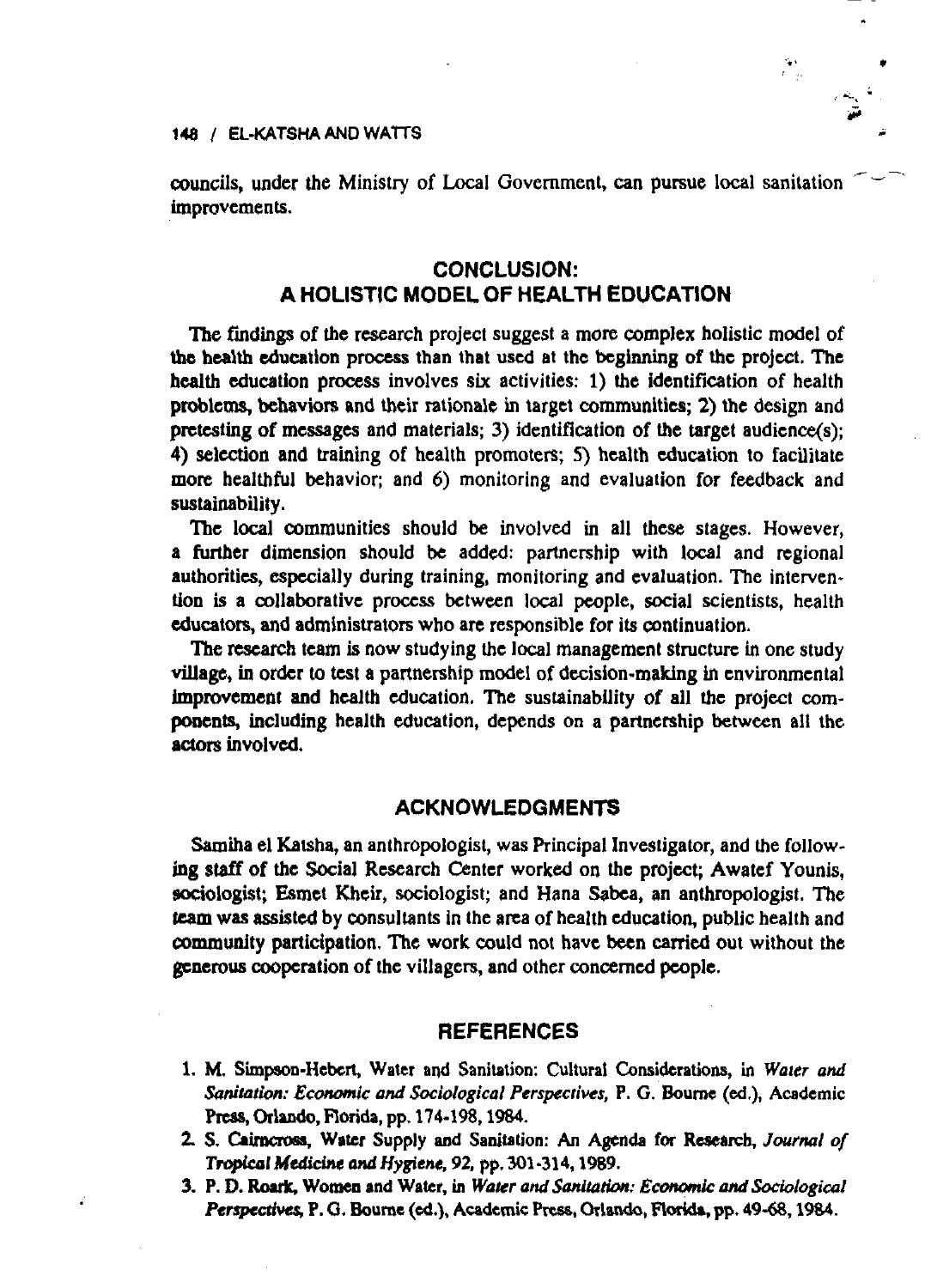- **4. C. van Wijk-Sijbcsma,** *Participation of Women in Water Supply and Sanitation: Roles and Realities,* **Technical Paper 22, International Reference Center for Community Water Supply and Sanitation, The Hague, The Netherlands, 1985.**
- **5. M. L. Elmendorf and R. B. Isely,** *The Role of Women as Participants and Beneficiaries in Water Supply and Sanitation Programs,* **WASH Technical Report No. 11, Water and Sanitation for Health, Arlington, Virginia, 1981.**
- **6. A. V. Whyte, Community Participation: Neither Panacea Nor Myth, in** *Water and Sanitation: Economic and Sociological Perspectives,* **P. G. Bourne (ed.), Academic Press, Orlando, Florida, pp. 221-243,1984.**
- **7. R. G. Feachem, Infections Related to Water and Excreta: The Health Dimensions of the Decade, in** *Water and Sanitation: Economic and Sociological Perspectives,* **P. G. Bourne (ed.), Academic Press, Orlando, Florida, pp. 21-49,1984.**
- **8. H. S. Dhillon and D. Tolsma,** *Meeting Global Health Challenges: A Position Paper on Health Education,* **International Union for Health Education and Division of Health Education, WHO, Geneva, 1992.**
- **9. S. El-Katsha, A. Younis, O. El-Sebaie, and A. Hussein,** *Women, Water and Sanitation: Household Water Use in Two Egyptian Villages,* **Cairo Papers in Social Science, vol. 12, monograph 2, Social Research Center, American University in Cairo, American University in Cairo Press, 1989.**
- **10. S. El-Katsha and A. U. While, Women, Water and Sanitation: Household Water Use in Two Egyptian Villages,** *Water International, 14:3,* **pp. 103-111, September 1989,**
- **11. Central Agency for Public Mobilization and Statistics/UNICEF,** *The State of Egyptian Children, June 1988,* **CAPMAS & UNICEF, Cairo, Egypt, 1989.**
- **12. R. Lansten and K. HiH, Child Survival in Rural Egypt: Final Report, American University in Cairo, September 1992.**
- **13. G. F. White and A. U. White, Potable Water For All: The Egyptian Experience with Rural Water Supply,** *Water International, 11,* **pp. 54-63,1986.**
- **14. L. W. Green, M. W. Kieuter, S. Deeds, and K. D. Partridge,** *Health Education Planning: A Diagnostic Approach,* **Mayficld Press, Palo Alto, p. 142,1982.**
- **15. A. Sleekier and E. Eng, Integrating Qualitative and Quantitative Evaluation Methods,** *Hygie, 10:2,* **pp. 16-20,1991.**
- **16. D. C. Glik, K. Parker, G. Muligandc, and B. Hategikamana, Integrating Qualitative and Quantitative Survey Techniques,** *International Quarterly of Community Health Education, 7,* **pp. 181-200,1986-87.**
- **17. B. P. Loevinsobn, Health Education Interventions in Developing Countries: A Methodological Review of Published Articles,** *InternationalJournal of Epidemiology, 19,* **pp. 788-794,1990.**

**Direct reprint requests to:**

 $\mathbb{R}^n$ 

**Samiba El-Katsha Social Research Center American University in Cairo P.O. Box 2511 11511 Cairo Arab Republic of Egypt**